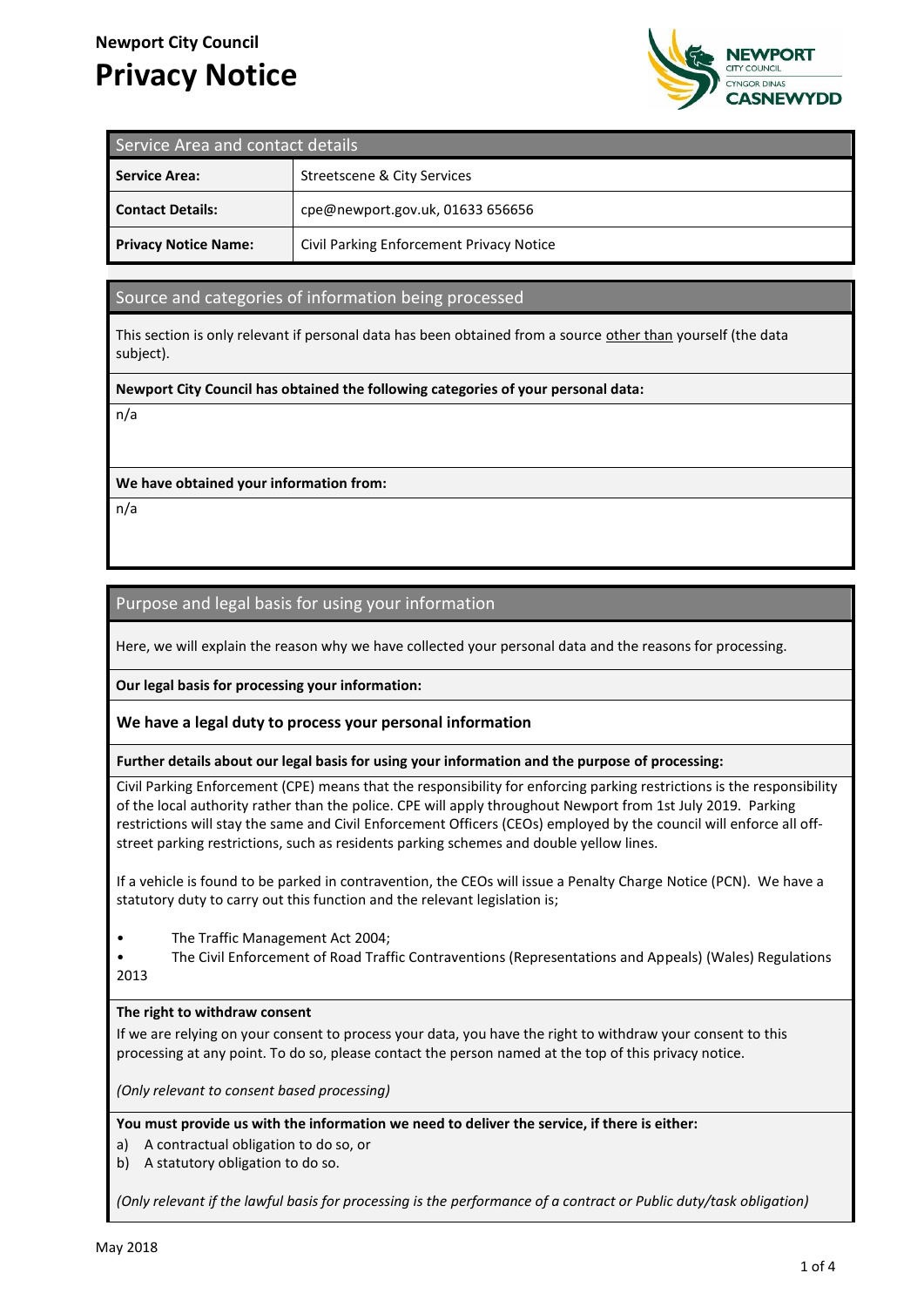**The consequences of not providing the information are as follows:**

n/a

#### **Special Category Data**

*(Only relevant if special category data is being processed)*

Sometimes we process special category which is afforded more protection under the Data Protection Act. This is because special category data is deemed to be more sensitive. If we are processing your special category data then we need to establish a further lawful basis for processing, and we have highlighted this below:

n/a

## **Automatic decision making/profiling**

*(Only relevant if we are making an automated decision on a data subject)*

Sometimes we use computers or technology to help us make decisions about the service we offer you. Below are the details of what decision making or profiling systems we have used, and how the decision was made:

n/a we do not rely on any automated decision making or profiling technology

# Who will have access to your personal information?

**Newport City Council** is the data controller and the Data Protection Officer is:

Digital Services Manager

Email: information.management@newport.gov.uk

Tel: 01633 656656

Other data controllers may also be responsible for your information, depending on the specific circumstances. Please contact the service area for further information.

## **The main users of your personal information are:**

Civil Enforcement Officers Senior Civil Enforcement Officers Senior Technical Officer- Parking Services & Civil Parking Enforcement

## **We may share your information within Newport City Council:**

Click here to enter text.

**We may share your information with other, external organisations:**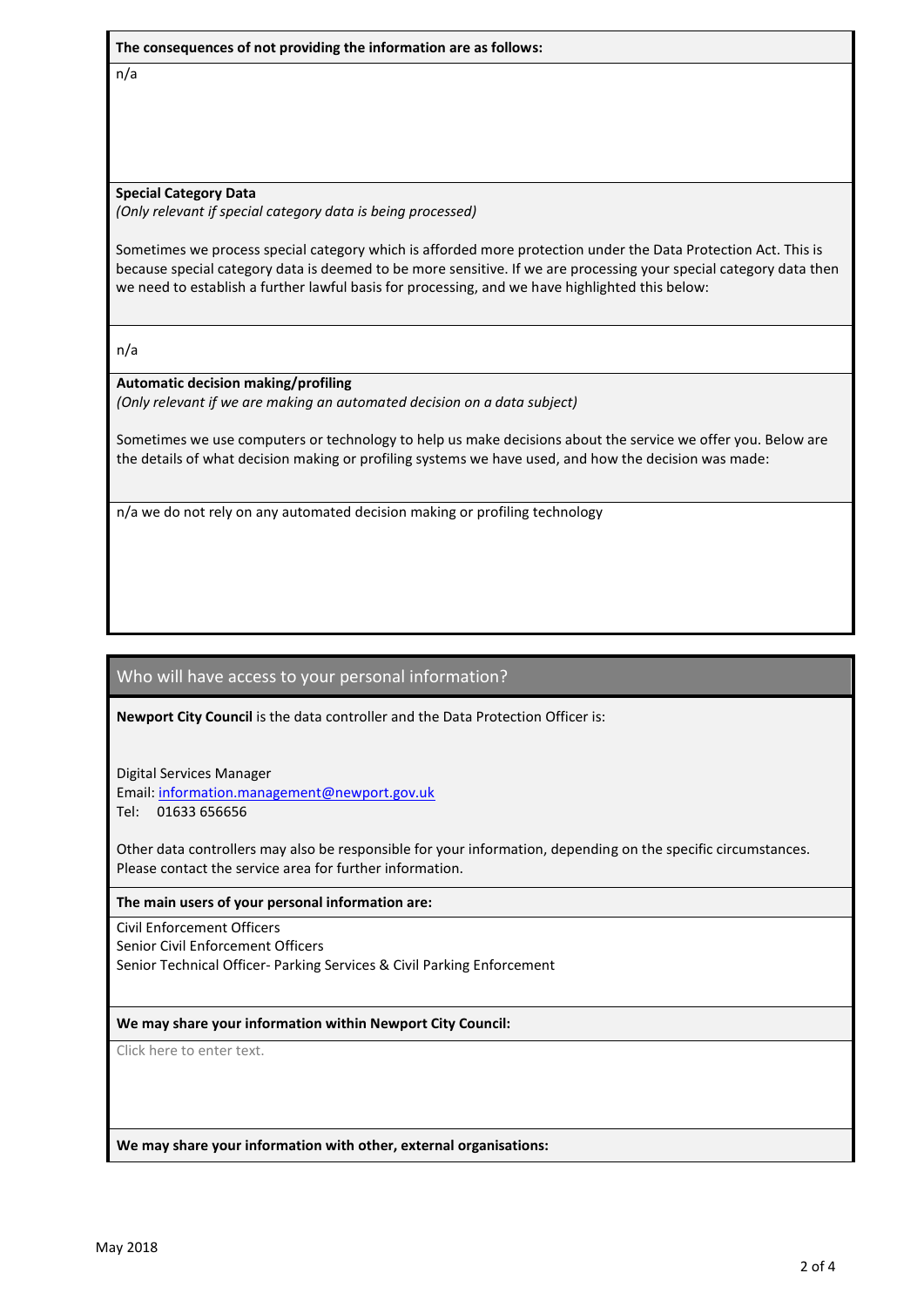**Sometimes we use the specialist help of other organisations/companies to process your data on our behalf. These companies are known as 'data processors'. In processing your data, we use the following data processors:**

The South Wales Parking Group (SWPG) provide Civil Parking Enforcement administration and payment services on behalf of Newport City Council. In the event of a parking contravention, we will provide SWPG with your;

Vehicle registration number Penalty charge notice number

In the event of a parking contravention, the SWPG may share your car registration information with the DVLA. The DVLA will subsequently provide the SWPG with your;

Registered vehicle owner name Registered address.

When making a payment, CIVICA UK Limited is a third party software supplier who will process your payment on behalf of RCT.

Imperial Civil Enforcement Solutions provide the parking enforcement and processing software used by the Newport City Council and other members of South Wales Parking Group.

In the event of non-payment, the SWPG may pass the above information onto the Traffic Enforcement Centre and debt collection agency as appropriate.

**Details of any international transfers of your personal information:** *(if applicable)*

n/a

# Requests for information

**All recorded information held by Newport City Council may be subject to requests under the Freedom of Information Act 2000, Environmental Information Regulations 2004 and the Data Protection Act.**

If you would like to request a copy of the personal information that we hold about you, you can request to have a copy of our **Personal Information Request Form** here:

[Information.management@newport.gov.uk](mailto:Information.management@newport.gov.uk)

If you would like to submit a Freedom of Information Request/Environmental Information request to us, you can submit your request to us here:

[www.newport.gov.uk/FOI](http://www.newport.gov.uk/FOI)

Your Rights